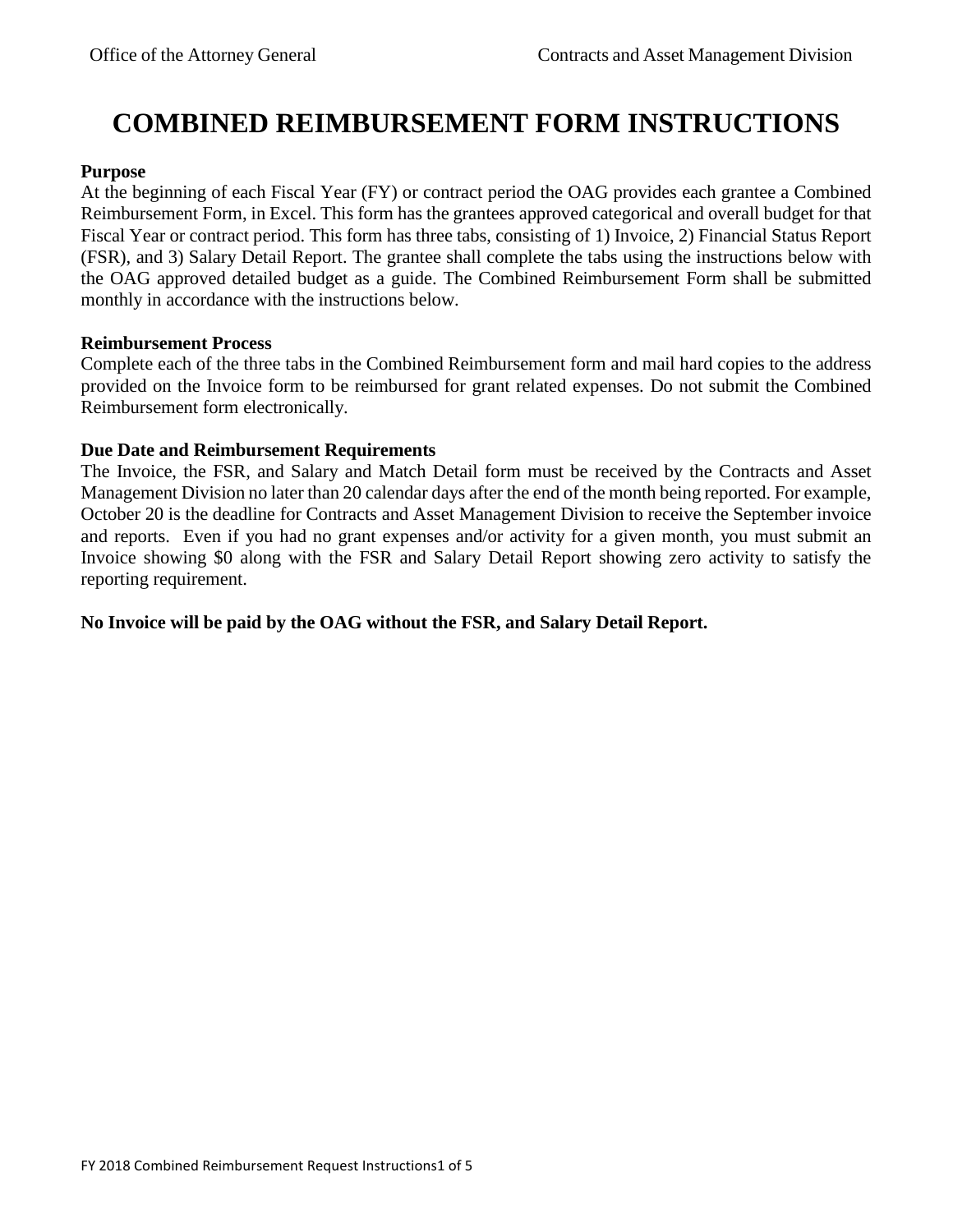# **TAB 1 INVOICE**

### **INSTRUCTIONS:**

**Date of Invoice:** Enter the date the Invoice is mailed; use the format mm-yyyy.

**Invoice Number:** If your agency has an invoice numbering system, include an assigned number in this space (Optional).

**Texas TIN:** The 14-digit number issued by the State of Texas Comptroller's Office or any direct deposit 14-digit number the organization may have with any state agency. Please use the number for electronic deposit with the State.

For new grantees, please use the following link to request a 14-digit number from the Comptroller's Office: http://www.comptroller.texas.gov/forms/ap-152.pdf

Direct deposit forms are available from the OAG or you may download the form at: http://www.comptroller.texas.gov/forms/74-176.pdf

**Organization Information:** Provide the organization's name as listed on the OAG grant contract. Include the organization's mailing address; city name; state initials; and zip code.

**Contact Person's Information:** All contact information for the person preparing the form must be included. The signatory of the Invoice cannot be the same person who prepared the form. Please include contact person's full name; title; email address; and telephone number.

**Month of Service:** Enter month and year the expenditures were paid for services delivered, use the format mm-yy (example: 09/1/2017 will be converted to display Sep-17). This field is linked to the Salary Detail form.

**Amount of Claim:** Enter the total grant expenditures paid for the date of service listed. The total invoice amount should match the total expenditures for the month claimed on the FSR.

**Signature of Authorized Official:** The Authorized Official is the individual given the authority to sign all grant adjustment requests, inventory reports, progress reports and financial reports or any other official documents related to the grant on behalf of the grantee.

> • To designate another person to sign the Invoice, please submit a request on agency letterhead signed by the Authorized Official.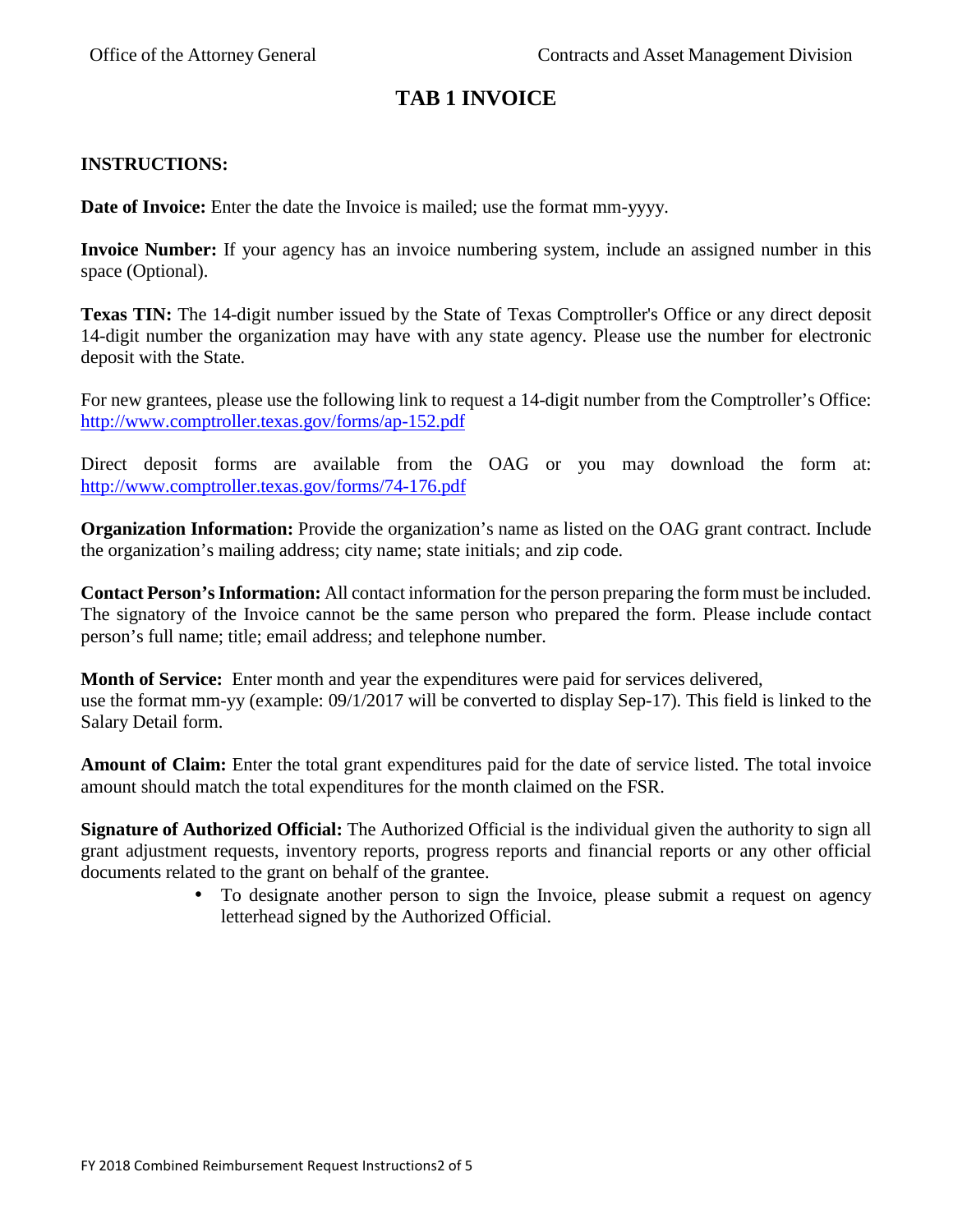# **TAB 2 FINANCIAL STATUS REPORT (FSR)**

### **INSTRUCTIONS:**

The FSR is the supporting documentation to the Invoice Form. The OAG Accounting Division will not pay any Invoice without the attached FSR. The FSR will also be used as a quarterly and end-of- year financial report. Complete all information to ensure prompt payment:

**Columns by Month:** Enter the ACTUAL expenditures charged to the grant/project for the month being reported.

- Total monthly expenditures must equal the amount reported in the Amount of Claim box on the Invoice.
- The FSR auto-calculates cumulative totals and remaining balances in the Year-to-Date Financial Information box. These percentages and totals may be useful as a management tool.
- Important Information changes to the FSR are not allowed for any month that has previously been submitted for reimbursement. Corrections or changes for prior months shall be made in the current month and noted in the Preparer's Comments box. The FSR is a record of reimbursement, and must reflect actual dollars paid. Contact the Financial Manager if any corrections to the FSR are necessary.

**Budget Adjustment or 10% Budget Modification Section:** Includes (1) Original Contract Budget, (2) Increase or Decrease, and (3) FY 2018 Operating Budget columns.

- Original Contract Budget is the grant award amount approved by the OAG. This column is completed by the OAG and is password protected.
- Increase or Decrease this column will reflect any budget adjustment(s) or 10% modification(s) made during the year. An adjusted FSR will be sent to the grantee, once the OAG approves your organization's request. This cell is locked for OAG use only.
- FY 2018 Operating Budget this column is the difference between the Original Contract Budget column and the Increase or Decrease column. The amount from this column is linked to the FY 2018 Approved Budget column (Column C).

**Preparer's Comments:** Use this section to communicate relevant information related to a significant expense during any given month. The preparer must also enter comments explaining any negative balances and indicate how and when they will be corrected.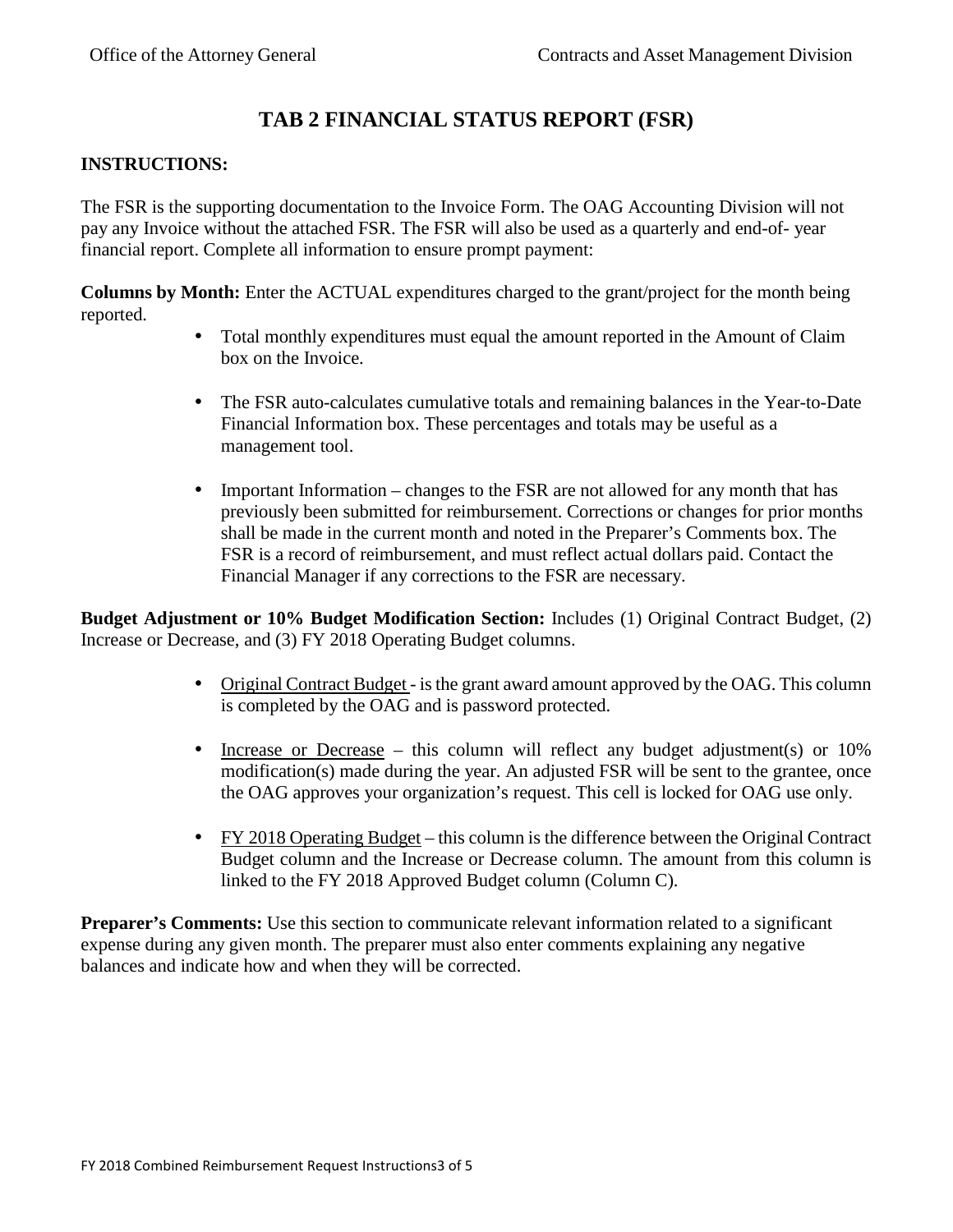# **TAB 3 – Salary Detail & Internal Review**

# **INSTRUCTIONS:**

### **Salary Detail**

The Salary Detail is the monthly supporting documentation to the FSR. The OAG Accounting Division will not pay any Invoice without the attached Salary Detail Report. Please fill in all fields (organization name, contract number, and month of service are auto-filled from Tab 1 - Invoice).

**Position Title on Budget:** This section is filled in by the Contracts and Asset Management Division based on the personnel information provided in the grant budget. Contact you grant manager to make changes to personnel. Note: It is the responsibility of the grantee to ensure the position titles are correct.

**Position Currently Filled:** Enter a "Y" to indicate the position is currently filled or "N" if the position is vacant.

**Hours Worked on Grant:** Enter the number of hours worked during the billing period (month) for each position listed on the salary detail sheet. The number of hours entered should correspond to the employee's timesheets.

**Amount**: Enter the dollar amount to be reimbursed for the billing period (month) for each position listed on the salary detail sheet. The total amount requested must equal the amount of salary requested in the FSR for the month of service. All expenditures reported for salary must meet 2 Code of Federal Regulations and Uniform Grant Management Standard (UGMS) cost principles.

# **OAG Contract and Asset Management Division-Internal Use Only**

This box is for internal review by the OAG Contract and Asset Management Division. Do not enter any data in this box.